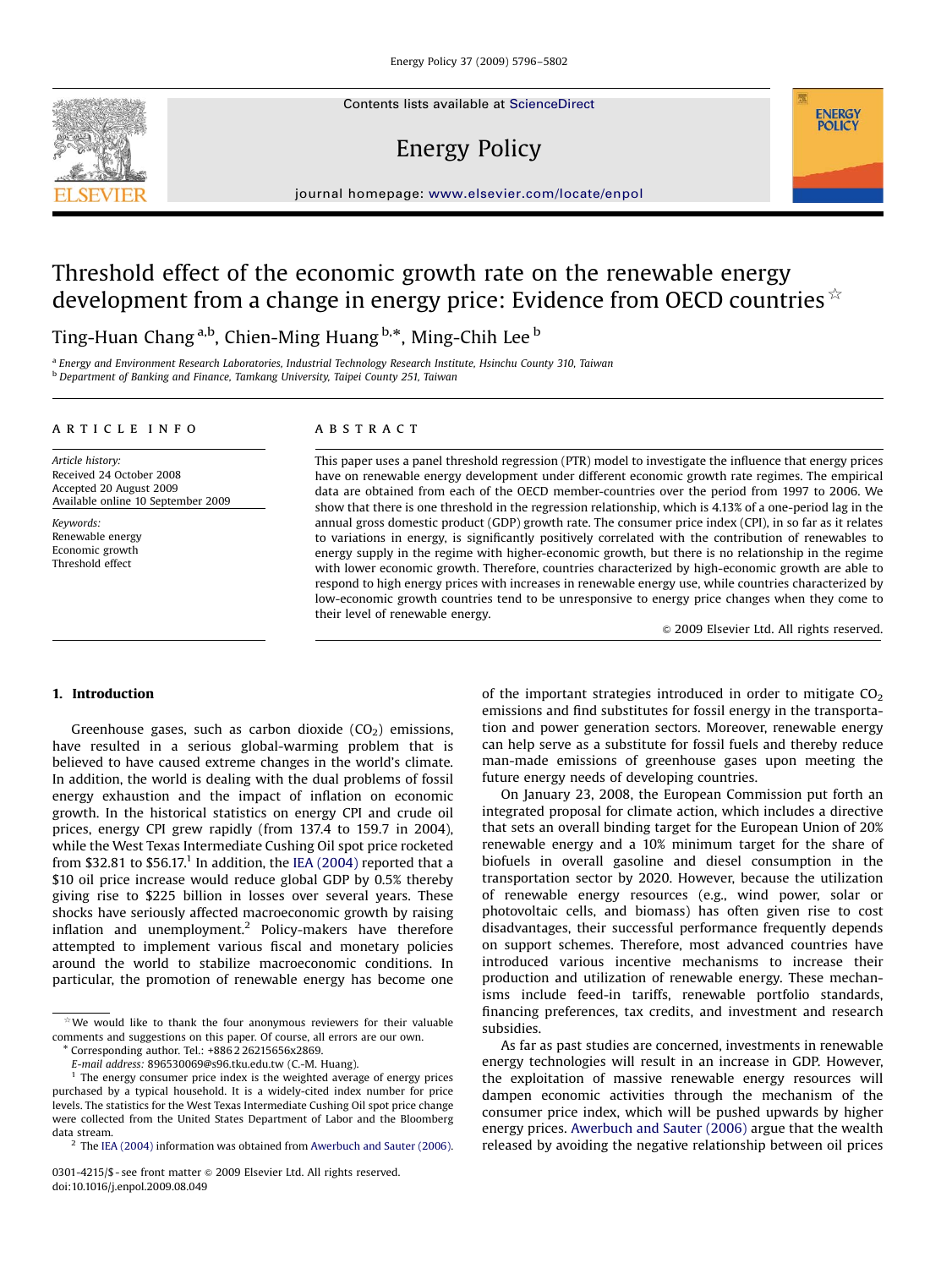and GDP provides sources of deployment of renewable energy. If this statement is true, low-growth countries are incapable of maintaining renewable energy incentive policies when economic circumstances become unfavorable over a long period of time. The statement also implies that high-growth countries can more easily handle the pressure from steep increases in energy prices than can low-growth countries when meeting their obligations to reduce greenhouse gas emissions.

From the above discussion, another question arises. What kinds of economic growth measures are necessary to change renewable energy development in the future? It is important for policy-makers to have access to knowledge regarding the critical value of energy development. Our empirical results are helpful in interpreting why policy-makers ignore powerful cost reductions and other benefits associated with renewable energy and efficiency. In its empirical work, this paper adopts the panel threshold regression (PTR) method proposed by [Hansen \(1999\)](#page--1-0) to examine whether the threshold effect of GDP influences renewable energy supply when countries face greater oil price volatility and higher energy prices.

The PTR model is developed for non-dynamic panels with individual-specific fixed-effects, which is advantageous to our work in several ways. First, traditional regression functions do not capture variations between OECD countries in terms of renewable energy policies. In particular, every OECD country is a significantly developed economy in its respective region, and every one exists in a different geographic location with different policy-maker attitudes. Therefore, the PTR model can help us to understand that individual observations can be grouped into classes based on the values of a key variable. Second, we also employ a non-standard asymptotic theory of inference and a bootstrap method, which allow for the construction of confidence intervals in assessing the statistical significance of the threshold effect and the testing of hypotheses. The PTR model illustrates that errors tend to be heteroskedastic. This implies that adopting conventional OLS models may lead to incorrect inferences. Finally, the PTR model's sample can be split and thereby more accurately examine whether OECD countries possess significantly different threshold effects. Thus, the PTR model helps us to effectively understand issues related to the problem of renewable energy policy.

The panel dataset is drawn from data for the OECD membercountries,<sup>3</sup> and the research period extends from 1997 to 2006. From the estimated results, the overall findings show that: (1) a single threshold effect exists, where the optimal threshold effect value is found to be 4.13% for a one-period lag of annual growth, measured as a percentage of GDP; and (2) the threshold effect segments countries into groups with lower- and higher-growth rates. A complete reversal in the estimated slope coefficient exists in the two regimes, such that the CPI of energy variation is significantly and positively correlated with the contribution of renewables to energy supply in the higher-growth regimes, but is insignificantly and negatively correlated with the contribution of renewables to energy supply in the lower-growth regimes. These results also indicate that the different countries' economic growth during the previous period plays an important role in reforming energy policy.

In other words, because of cost considerations, the loweconomic growth countries are less willing to enhance their renewable energy development. Conversely, if the previous economic growth rate reaches 4.13% or more, those countries will have an economic surplus to deploy their renewable energy resources. As a consequence, the high-economic growth countries are able to respond to energy price impacts by changing their use of renewable energy, while the low-economic growth countries cannot.

Our findings are also consistent with [Awerbuch and Sauter](#page--1-0) [\(2006\)](#page--1-0) view that, in high-growth countries, a substitution effect arises from renewable energy use so as to avoid the negative relationship between oil prices and GDP. Less-restricted countries, on the other hand, have the ability to adjust to the impact of abrupt changes in energy prices and to maintain sustainable renewable energy development. Furthermore, if a country's wealth is limited, it may tend to concentrate its resources on other fiscal policies and on decreasing renewable energy consumption in order to mitigate the impact of rising energy prices.

The remainder of this paper is organized as follows. The next section reviews previous studies on the relationships among renewable energy, economic growth, and energy prices. Section 3 describes the PTR model's estimation methodology. Section 4 describes how the panel data are constructed. Section 5 presents the empirical results of the estimation, which are robust with respect to the threshold effect. The final section summarizes our empirical findings and enables us to draw conclusions.

#### 2. Literature review

In a recent study, [Awerbuch and Sauter \(2006\)](#page--1-0) noted that although a relationship between oil and GDP has been established over the last 20 years (e.g., [Jones et al., 2004\)](#page--1-0), energy policymakers have shown little interest in the potential implications that the observed negative relationship has for a renewables policy. Awerbuch and Sauter argued that oil price increases will affect both GDP and financial markets, and suggested that renewable energy investments can effectively help nations avoid the costly macroeconomic losses that arise because of the oilgross domestic product (GDP) effect. In particular, [Nakicenovic](#page--1-0) [and Swart \(2000\)](#page--1-0) noted that the extent of primary energy consumption must surely depends on technological and economic growth assumptions. Their conclusions imply that speedy development may increase energy demands. In addition, [Askari and](#page--1-0) [Krichene \(2008\)](#page--1-0) show that the upward pressure on oil prices in recent years result from rigid crude oil supply and expanding world demand for crude oil. In other words, the change in supply and demand has pushed up energy prices and thereby affected the global economic environment. Therefore, the costs and benefits of renewable energy utilization must be considered if policy-makers wish to lower  $CO<sub>2</sub>$  emissions, reduce national losses, and stabilize economic development.

It is important to understand the benefits of renewable energy policies and when they should be implemented. Past studies such as [Domac et al. \(2005\)](#page--1-0) noted that renewable energy increases macroeconomic efficiency through business expansion and ample employment opportunities as a result of developing renewable energy industries. Furthermore, finding substitutes for energy imports has both direct and indirect positive effects on an economy's GDP and current account balance. Similarly, [Chien](#page--1-0) [and Hu \(2008\)](#page--1-0) examine the impact of renewable energy on GDP using an expenditure approach. Their findings suggest that there is a positive relationship between renewable energy and GDP that occurs through increased capital formation rather than by increasing the trade balance, which indicates that renewable energy does not lead to an import substitution effect.

In addition, [Awerbuch and Sauter \(2006\)](#page--1-0) reference prior work showing that a 10% rise in the oil price results in losses of around 0.5% of GDP. In particular, in absolute terms, the GDP losses

<sup>&</sup>lt;sup>3</sup> The member-countries of the OECD are Australia, Austria, Belgium, Canada, the Czech Republic, Denmark, Finland, France, Germany, Greece, Hungary, Iceland, Ireland, Italy, Japan, Korea, Luxembourg, Mexico, the Netherlands, New Zealand, Norway, Poland, Portugal, the Slovak Republic, Spain, Sweden, Switzerland, Turkey, the United Kingdom, and the United States.